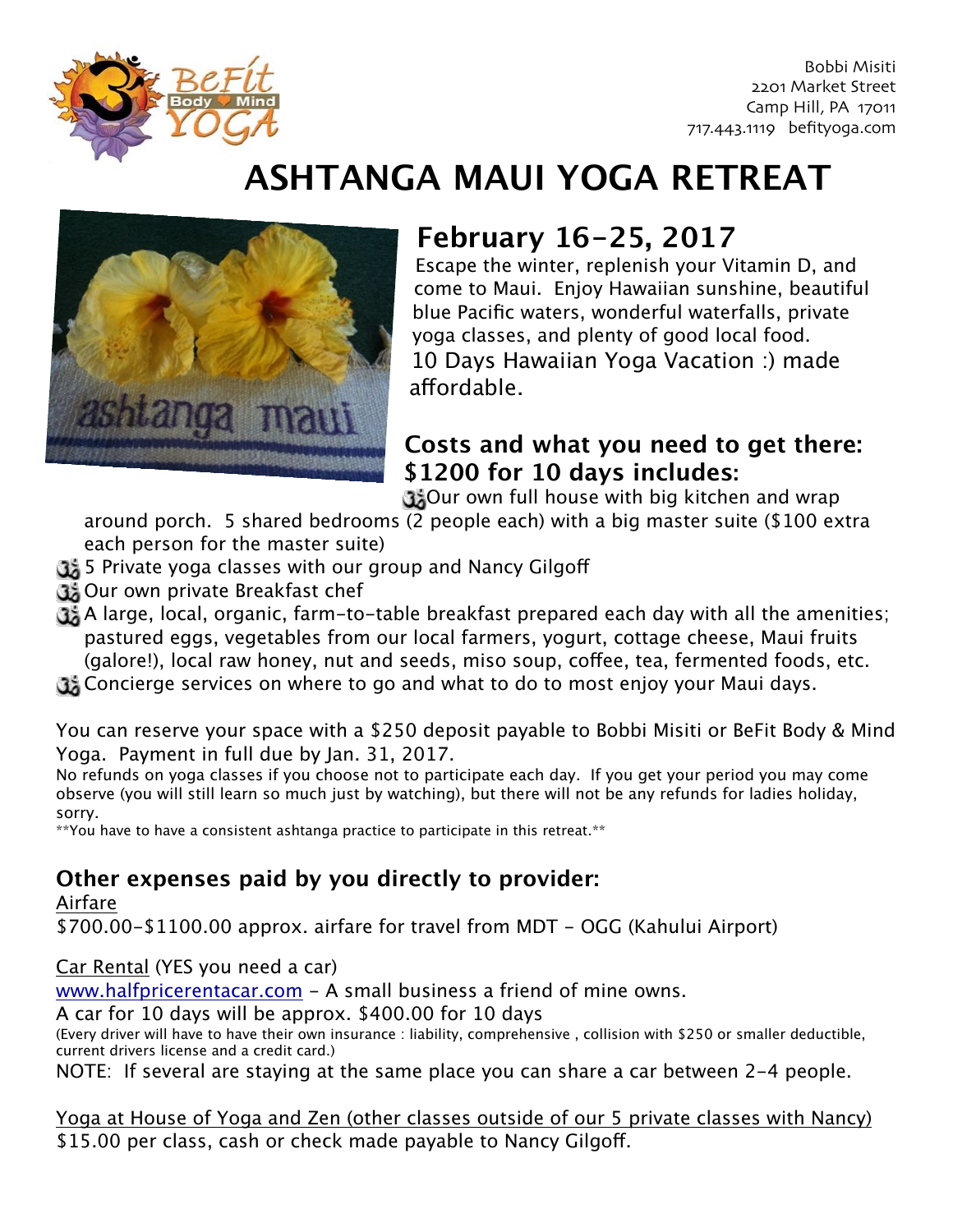

Bobbi Misiti 2201 Market Street Camp Hill, PA 17011 717.443.1119 befityoga.com

Please note schedule is subject to change! Weather changes frequently on Maui (and moods too!); excursions need to be planned around the weather. All activities are optional! I can make many recommendations outside of these excursions if you would like to explore Maui more.

Thursday Feb. 16 Arrival day. Airport pick-ups, food shopping, settling in etc.

Friday 2/17 Option 8:00am Mysore with Nancy at HYZ (\$15) or 9:00am - Mysore with Bobbi (no extra cost) 11:00 - Breakfast Recommended activity for the day? BEACH Baldwin beach in Paia, shop Mana foods, and dinner in Paia

Saturday 2/18 Option 9:00am Mysore with Vanessa at HYZ (\$15) or 9:00am - Mysore with Bobbi (no extra cost) 10:30 - Breakfast Suggested activity for the day? Waterfall Hike Sunset at Hookipa

Sunday 2/19 9:45am Private Ashtanga Class with Nancy 11:15 - Breakfast Suggested activity:South side beaches of Wailea or Makena Explore La Peruse late afternoon Dinner in Kihei

Monday 2/20 8:00am Mysore with Casey (\$15) or 8:00am Mysore with Bobbi (no extra charge) 10:00 Breakfast Suggested activity for the day - Hana Highway.

Tuesday 2/21 9:30am Private Ashtanga class with Nancy 11:00 Breakfast Recommended for the day? Chill day. For sunset watch turtles at Hookipa Beach Park.

Wednesday 2/22 9:30am Private Ashtanga Class with Nancy 11:00 Breakfast Recommended Activities: Farmers Market in Kula, cofee at Grandmas cofee house, explore Kula, Ulupalakua, Tedeschi Winery, or the Lavender fields OR Whale watch with Pacific Whale Foundation

Thursday 2/23 9:30 Private Ashtanga Class with Nancy 11:00 Breakfast Suggested activity? BEACH DAY! Lahaina side. Puumana? Friday 2/24